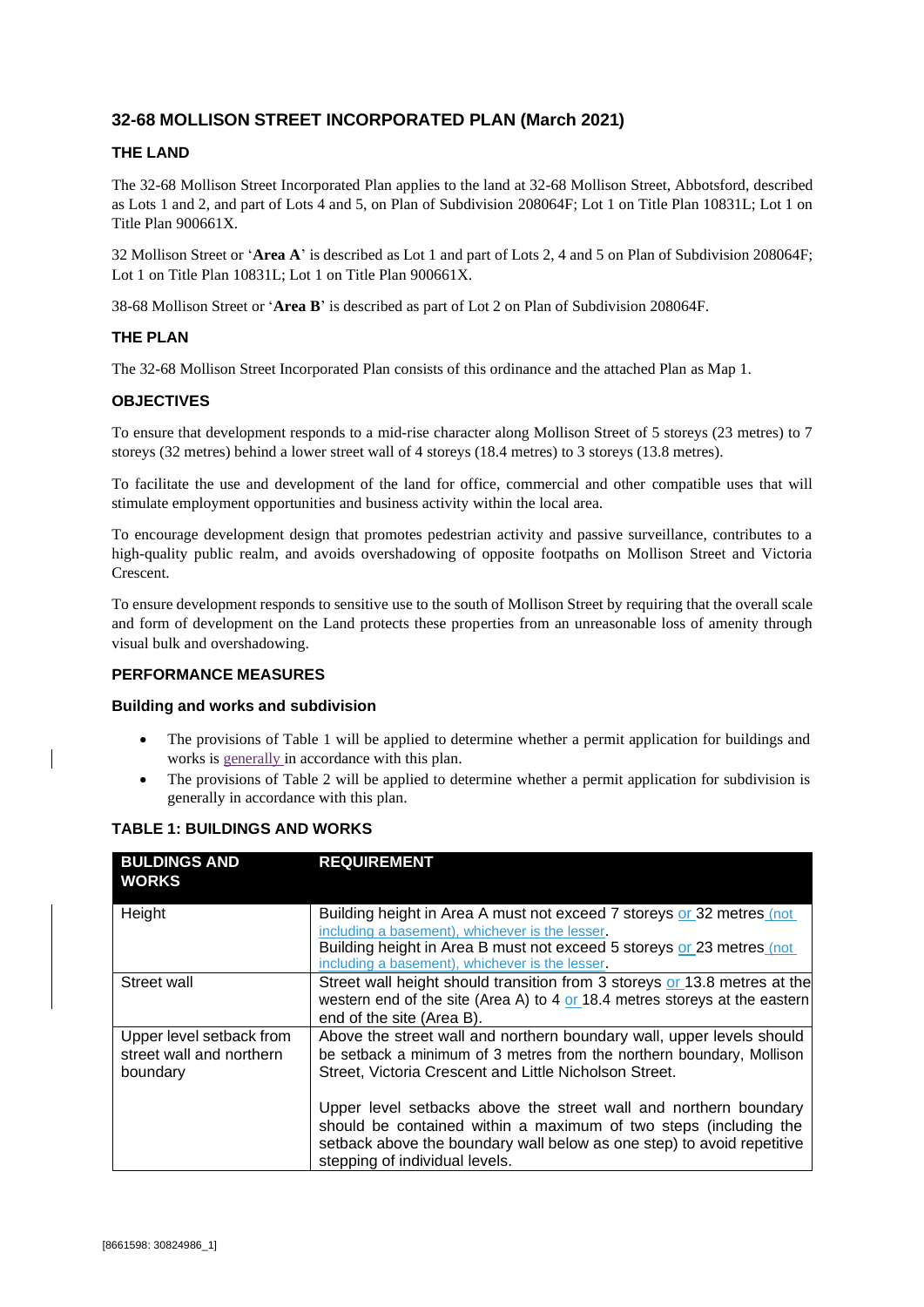| <b>Ground Level Setback</b>                                       | The building must be setback along the western boundary of the<br>property to provide for two-way vehicle access on Little Nicholson<br>Street.                                                                                                                                                                                                                                                                                                                                         |
|-------------------------------------------------------------------|-----------------------------------------------------------------------------------------------------------------------------------------------------------------------------------------------------------------------------------------------------------------------------------------------------------------------------------------------------------------------------------------------------------------------------------------------------------------------------------------|
| Corner treatment                                                  | The corner of the developmentBuilt form at the corner of Mollison<br>Street and Victoria Crescent intersection should be chamfered as<br>shown on The PlanMap 1.<br>No cantilevering should occur at the upper levels.                                                                                                                                                                                                                                                                  |
| <b>Upper Level building</b><br>separation                         | Upper level development (4 <sup>th</sup> storey and above) should be separated by<br>a minimum of 6 metres between the upper levels of Area A and Area B<br>(as shown on Map1) to ensure proposed buildings on Area A and Area<br>B do not appear as one building mass.                                                                                                                                                                                                                 |
| Overshadowing                                                     | New development must not overshadow the footpath on the southern<br>side of Mollison Street between 10 am and 2 pm on the 22 <sup>nd</sup> of<br>September.                                                                                                                                                                                                                                                                                                                             |
| Active frontages                                                  | Active frontages should be provided to a minimum of 8065% of the<br>Mollison Street and Victoria Crescent frontage, keeping inactive<br>facades to a minimum. New development should include multiple<br>entrances and building openings along the extent of frontage to Mollison<br>Street and Victoria Crescent. These should be sufficient in number and<br>spacing to provide a high level of passive surveillance along Mollison<br><b>Street and Victoria Crescent frontages.</b> |
| Material definition<br>(podium / lower level and<br>upper levels) | Façade articulation and composition should achieve cohesive design<br>including material definition between podium and upper levels that is<br>responsive to local context and character. Podium materials should be<br>detailed and robust with visually recessive materials used at upper<br>levels.                                                                                                                                                                                  |
| Car Parking                                                       | Car parking should be concealed from the Victoria Crescent and<br>Mollison Street frontages.                                                                                                                                                                                                                                                                                                                                                                                            |
| <b>Bicycle Parking</b>                                            | Bicycle parking should be located and designed to be secure and<br>conveniently accessible from the street and associated uses (e.g.<br>changing facilities).                                                                                                                                                                                                                                                                                                                           |
| Vehicular access                                                  | Vehicular access must be limited to a maximum of one crossover from<br>Little Nicholson Street and one crossover from Mollison Street as shown on<br>Map 1.<br>Vehicular access must not be provided from Victoria Crescent.                                                                                                                                                                                                                                                            |
| <b>Pedestrian Access</b>                                          | Pedestrian access to buildings should be via Mollison Street and/or<br>Victoria Crescent and primary access from laneways should be<br>avoided. Where pedestrian access from a laneway is appropriate, it<br>should include a pedestrian refuge or landing and include lighting.<br>Pedestrian entrances must be clearly visible, secure and have an<br>identifiable sense of address.                                                                                                  |
| Service cabinets                                                  | Service cabinets must be appropriately located and integrated with the<br>design of the building utilising the laneway where possible.                                                                                                                                                                                                                                                                                                                                                  |

## **TABLE 2: SUBDIVISION**

 $\mathsf{l}$ 

| <b>SUBDIVISION</b> | <b>REQUIREMENT</b>                                                 |
|--------------------|--------------------------------------------------------------------|
| Widening of Little | The subdivision of land along Little Nicholson Street to widen the |
| Nicholson Street   | laneway must be in accordance with the Plan as shown on Map 1.     |

## **PERMIT APPLICATION REQUIREMENTS**

The following application requirements apply to an application for a planning permit, in addition to those specified elsewhere in the planning scheme, and must accompany an application as appropriate to the satisfaction of the responsible authority:

■ a site analysis and urban design context report which demonstrates how the proposal achieves the Objectives and Performance Measures of this Plan.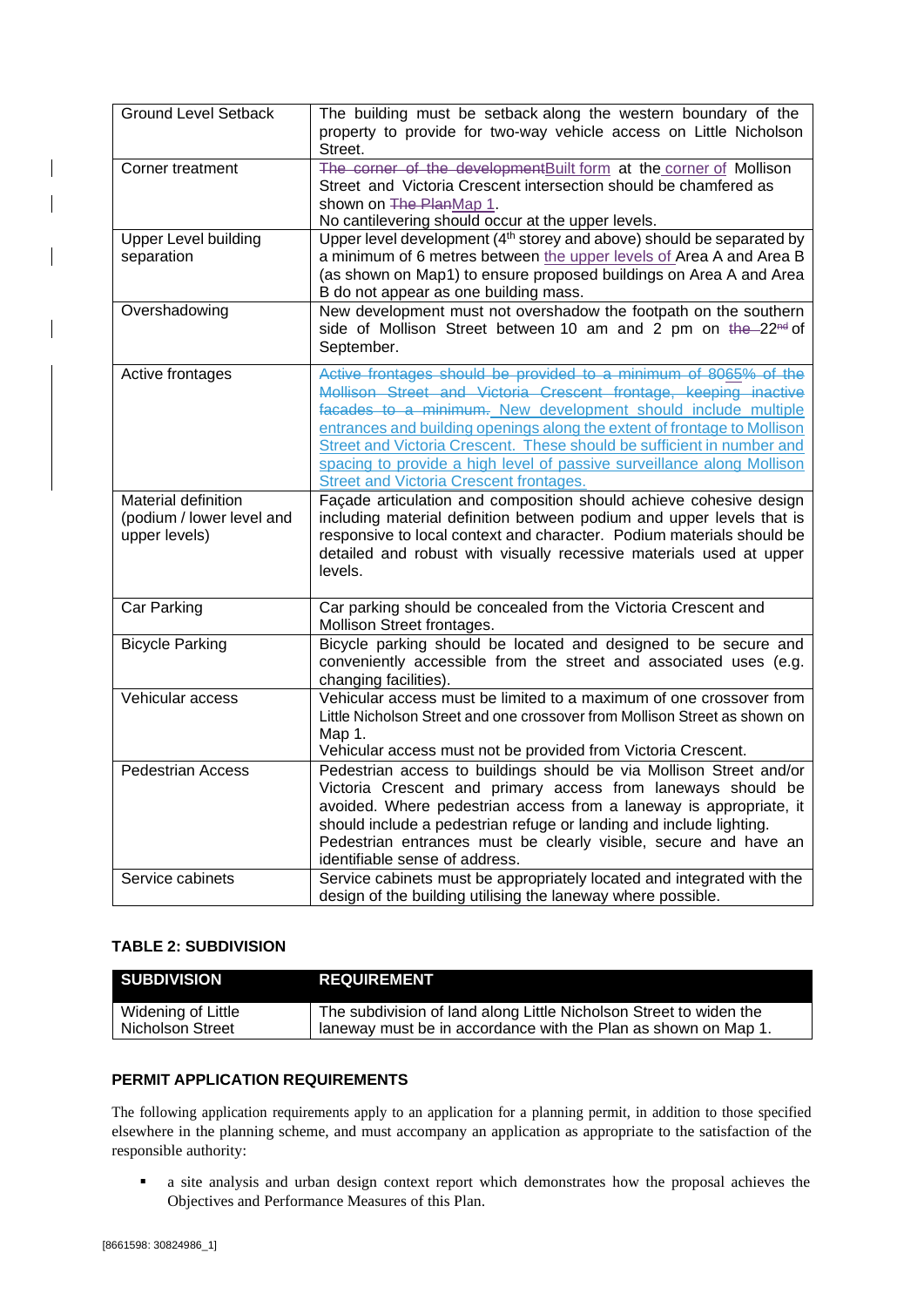- development proposals for buildings including detailed shadow analysis to demonstrate no overshadowing of the southern footpath along Mollison Street on September 22nd from 10am to 2pm.
- a traffic engineering report prepared by a suitably qualified traffic engineer that demonstrates how the development:
	- minimises impacts on the level of service, safety and amenity of the surrounding road network; and
	- reduces car dependence and promotes sustainable transport modes, and

which includes an assessment of the cumulative impacts of traffic and parking within the development including an assessment of the ongoing functionality of laneway; and

responds to the access requirements above; and

▪ detailed engineering drawings for the widening of Little Nicholson Street in accordance with the Plan.

If in the opinion of the responsible authority an application requirement listed above is not relevant to the assessment of an application, the responsible authority may waive or reduce the requirement.